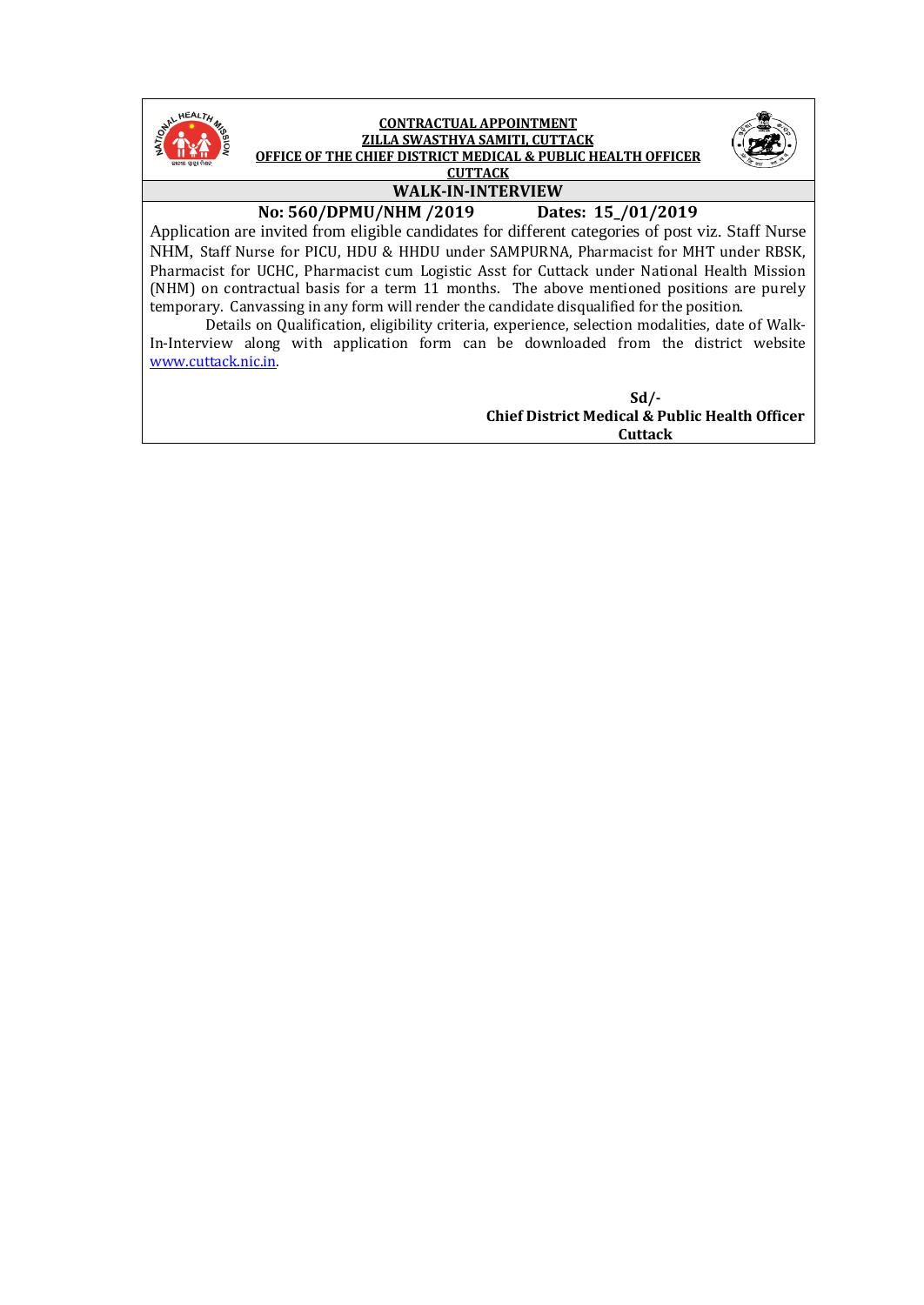

#### **CONTRACTUAL APPOINTMENT ZILLA SWASTHYA SAMITI, CUTTACK OFFICE OF THE CHIEF DISTRICT MEDICAL & PUBLIC HEALTH OFFICER CUTTACK**



#### **Advertisement No: 561/DPMU/NHM /2019 Dates: 15/01/2019**

Applications are invited from eligible candidates for filling up the following posts under National Health Mission, ZSS, Cuttack on contractual basis for a period of 11 months with monthly remuneration as noted against each and subject to renewal as per Society norms basing on the performance and subject to continuance of the programme. **Performance Incentives & other benefits are also admissible for all posts as per norms applicable and orders issued there-under from time to time.** Lower age limit for all the posts is 21 years and upper age limit is 32 years **as on 01.01.2019** except ASHAs those who have completed 1 year in the health system in the state and below the age of 45 years. S/he shall be allowed to take part in the recruitment process if having the minimum qualification as required for the said post.

| SI.<br><b>No</b> | <b>Name of Posts</b><br>& selection<br>modalities                                                          | <b>No of Posts</b>                                                           | <b>Monthly</b><br>Remuneration | <b>Minimum Qualification</b>                                                                                                                                                                                                                                                             | Date of Walk In Interview                                                                                                                                     |  |  |
|------------------|------------------------------------------------------------------------------------------------------------|------------------------------------------------------------------------------|--------------------------------|------------------------------------------------------------------------------------------------------------------------------------------------------------------------------------------------------------------------------------------------------------------------------------------|---------------------------------------------------------------------------------------------------------------------------------------------------------------|--|--|
| $\mathbf{1}$     | <b>Staff Nurse</b><br><b>NHM</b><br>(Carrier<br>Assessment +<br>CBST)                                      | <b>Total Post-</b><br>18<br><b>UR-07</b><br><b>SEBC-02</b><br>SC-05<br>ST-04 | 11,770/- + PI                  | Date: 21.01.2019<br>Venue:<br>Must have passed in General<br>School of Nursing SCB MCH,<br><b>Nursing</b><br>&<br>Midwife/B.Sc.<br>Nursing from any 3 Govt.<br>Cuttack<br>Nursing schools of 3 medical<br><b>Registration:</b><br>from 09.00 AM to 1.00 PM<br>college/ School of nursing |                                                                                                                                                               |  |  |
| $\mathbf{2}$     | <b>Staff Nurse for</b><br>PICU, HDU &<br>HHDU under<br>SAMPURNA<br>(Carrier<br>Assessment +<br><b>CBST</b> | <b>Total Post-</b><br>20<br><b>UR-10</b><br>SEBC-02<br>SC-03<br>ST-05        | $10,644/- + PI$                | MCL Talcher/ IGH Rourkela or<br>other<br>recognized<br>private<br>institutions duly approved by<br>INC and must have registered<br>the<br>Odisha<br>Nursing<br>in<br>council.                                                                                                            | Timing CBST Exam:<br>21.01.2019 from 2.30 PM<br>onwards<br>(It may extended for another<br>days<br>as<br>load<br>of<br>per<br>candidates)                     |  |  |
| 3                | Pharmacist for<br>MHT under<br><b>RBSK</b><br>(Carrier<br>Assessment)                                      | <b>Total Post-</b><br>14                                                     | 11011/-+PI                     | Diploma in Pharmacy from a<br>recognized institute and<br>approved by PCI. Must have                                                                                                                                                                                                     | Date:25.01.2019<br>Venue:<br>Zilla Swasthya Bhawan, Office<br>of CDM&PHO, Cuttack, Buxi<br>Bazar, Cuttack                                                     |  |  |
| 4                | Pharmacist for<br><b>UCHC</b><br>(Carrier<br>Assessment)                                                   | <b>Total Post-</b><br>02 (UR-01;<br>$ST-01)$                                 | 11011/-+PI                     | registered under Odisha State<br>Pharmacy Council.                                                                                                                                                                                                                                       | <b>Registration:</b><br>from 09.00 AM to 1.00 PM                                                                                                              |  |  |
| 5                | Pharmacist<br>cum Logistic<br>Asst<br>(Carrier<br>Assessment)                                              | <b>Total Post-</b><br><b>UR-01</b>                                           | 10824/-+PI                     | Degree/ Diploma in Pharmacy<br>with minimum 1 years of<br>experience in managing a<br>drug store in a reputed<br>hospital/ health centre<br>recognized by Govt.                                                                                                                          | Date:28.01.2019<br>Venue:<br>Zilla Swasthya Bhawan, Office<br>of CDM&PHO, Cuttack, Buxi<br>Bazar, Cuttack<br><b>Registration:</b><br>from 09.00 AM to 1.00 PM |  |  |
| 5                | Laboratory<br>Technician<br>(Carrier<br>Assessment)                                                        | <b>Total Post-</b><br>07 (UR-F-01;<br>ST-04 (W-<br>01); SC-02<br>$(W-01)$    | 11011/-+PI                     | Candidates must have passed<br>DMLT Course from any of the<br>Medical College of State or<br>AICTE approved institution.                                                                                                                                                                 |                                                                                                                                                               |  |  |

The model application form and General terms of condition for such appointment may be downloaded from the District website i.e. [www.cuttack.nic.in.](http://www.cuttack.nic.in/) The undersigned reserves the right to cancel any or all of the proposals without assigning any reason thereof.

 The panel for above positions shall also remain valid for similar post / s in other programmes under ZSS with same educational qualification and same remuneration, as will be decided by the Society

**Note: Out of the above vacancy reservation for Women, PWD, Ex- Serviceman & Sport Person & Age relaxation will be made as per Govt. Norm.**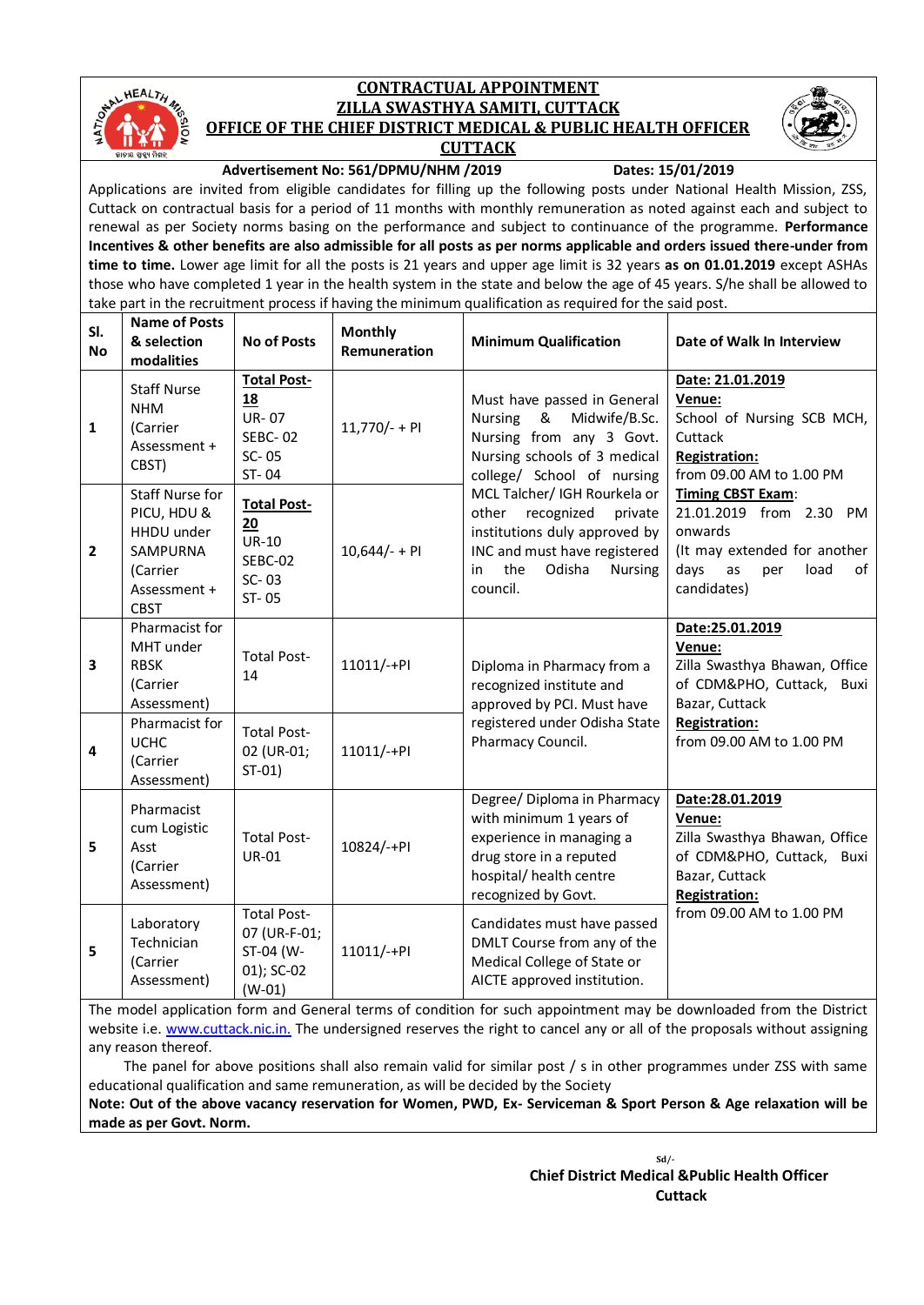# **GENERAL INFORMATION AND INSTRUCTIONS**

- **1.** The above positions are purely temporary and co-terminus with the scheme. Canvassing in any form will render the candidate disqualified for the position.
- **2.** Details of vacancy, eligibility, age, scheme of selection procedure etc. can be downloaded from the district website **[\(www.cuttack.nic.in\)](http://www.cuttack.nic.in/)**.
- **3.** Candidates are required to apply in prescribed format available in the website **[www.cuttack.nic.in](http://www.cuttack.nic.in/)** and to submit along with a set of self attested copies of all certificates in support of age, qualification, experience, residence etc. Candidates are also required to submit two recent passport size color photograph, an ID proof (Voter ID/PAN/Driving License/Passport/Aadhar Card) and recent Caste & Residence certificate (Issued within 6 months) issued by the competent authority. **No certificate will be accepted at later stage of recruitment, if fails to produce with the application**.
- **4.** Candidates, who are already working in Health Department or outside either on regular or on contractual basis, have to submit **No Objection Certificate (NOC)** from concerned employer.
- **5.** For all the post candidates must have passed Odia up to M.E Standard.
- **6.** Candidates are required to visit website: **[www.cuttack.nic.in](http://www.cuttack.nic.in/)** at regular intervals for any notification, updates (objection invitation / different tests notices), results etc. relating to recruitment.
- **7.** Candidates will be selected on the basis of selection process as applicable.
- **8.** Incomplete application in any form will be summarily rejected.
- **9.** If any candidate is found to have suppressed any material information or furnished false information /documents, his/her case shall not be considered for the post applied for and in case already engaged on the basis of the said information / documents, his / her service shall be terminated from the Society forthwith. Candidates who have been disengaged earlier from the OSH&FW Society on administrative ground such as disobedience / poor performances/ misbehavior/ criminal activity etc. are not eligible to apply.
- **10.**All communication will be made through e-mail / district website.
- **11.**The panel for above positions shall also remain valid for similar post / s in other programmes under ZSS with same educational qualification and same remuneration, as will be decided by the Society.
- **12.**Number of vacancies / remuneration as mentioned under this advertisement may vary at the time of actual engagement.
- **13.**The undersigned reserves the right to cancel any or all the applications / positions at any stage of recruitment process without assigning any reason thereof.

## **Chief District Medical &Public Health Officer Cuttack**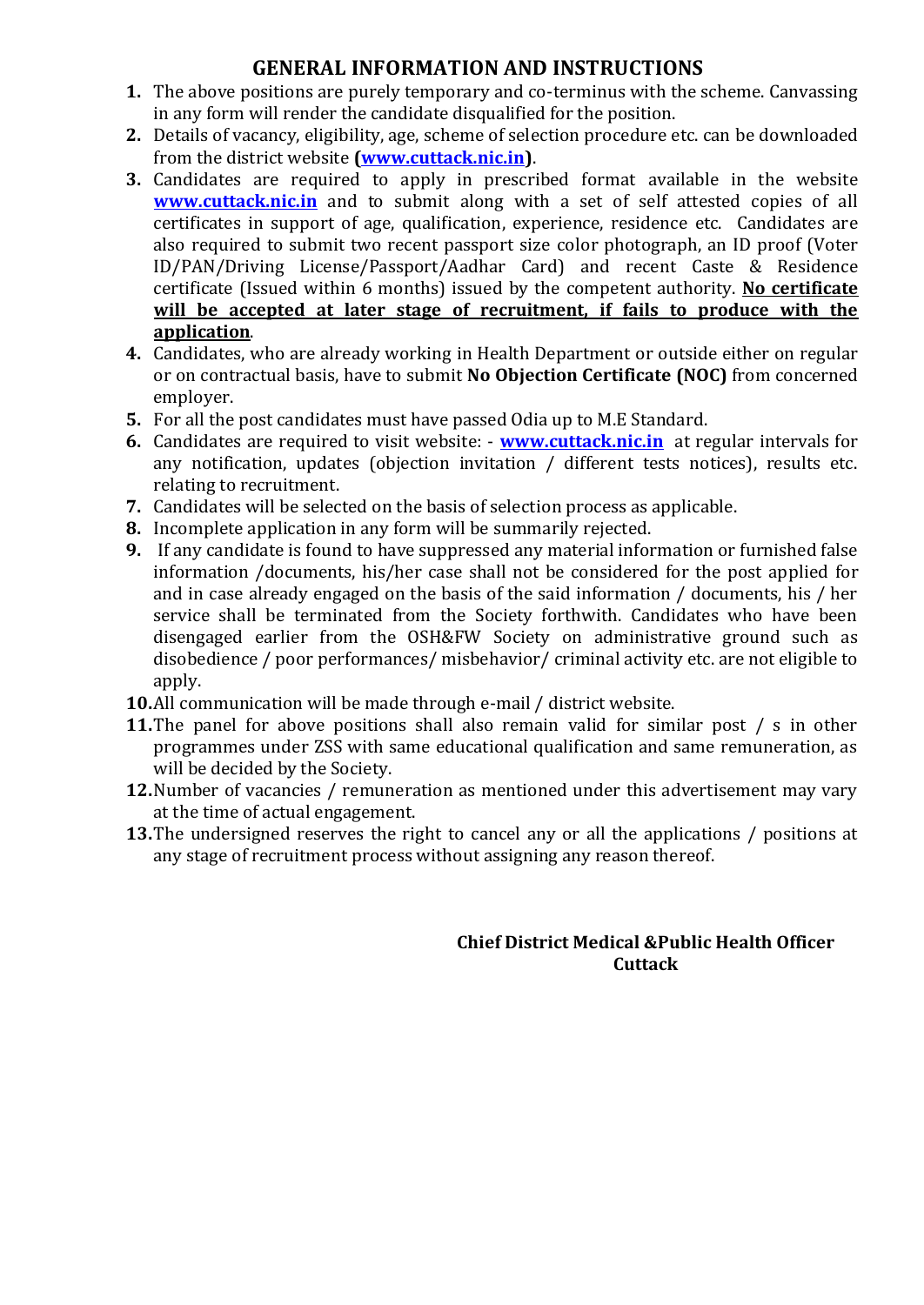# **ELIGIBILITY & SELECTION GUIDELINE**

## **Name of Position: Staff Nurse**

**Eligibility Criteria:** In order to be eligible for direct recruitment to the post of Staff Nurse, a candidate shall have to satisfy the following conditions, namely-

**Nationality-** S/he must be a citizen of India.

**Age limit-** S/he must have attained the age of 21 years and must not be above the age of 32 years as on **01.01.2019** except ASHAs those who have completed 1 year in the health system in the state and below the age of 45 years. S/he shall be allowed to take part in the recruitment process if having the minimum qualification as required for Staff Nurse. However, age relaxation & reservation policy of State Govt. is to be followed in Toto, for candidates fulfilling criteria prescribed in the said policy (except for ASHA).

**Knowledge in Odia-** The candidates must:

- a) Be able to read, write and speak Odia;
- b) Have passed middle school examination with Odia as language subject; or
- c) Have passed matriculation or equivalent examination with Odia as medium of examination in non-language subject; or
- d) Have passed in Odia as language subject in the final examination of class VII from a school or educational institution recognized by the Government of Odisha or the Central Government; or
- e) Have passed a test in Odia in Middle English School standard conducted by School & Mass Education Department.

**Marital Status-** If married, the candidate must not have more than one spouse living:

Provided that the Government may, if satisfied that such marriage is permissible under the personal law applicable to such person or there are other specific grounds for doing so, exempt any person from the operation of this rule.

**Minimum Educational Qualification-** The candidates must have passed in General Nursing & Midwife/B.Sc. Nursing from any 3 Govt. Nursing schools of 3 medical college/school of nursing MCL Talcher/IGH Rourkela or other recognized private institutions duly approved by INC and must have registered in the Odisha Nursing Council.

**Physical Fitness-** The candidate must be good mental and physical health and free from any physical defects likely make her incapable of discharging her normal duties in the service. A candidate, who after such medical examination as the Government may prescribe is not found to satisfy the requirements shall not be appointed to the service.

**Registration-** The candidates must have registered her name in Nursing Council in the state and have possessed valid registration certificates as on the date of advertisement.

## **Process of finalization of Merit list-**

#### **Career Assessment-**

The carrier assessment would be done for individual applicant using following criteria.

| Sl. No.                                             | <b>Examination</b>                                        | Weightage |  |  |
|-----------------------------------------------------|-----------------------------------------------------------|-----------|--|--|
|                                                     | HSC (excluding 4 <sup>th</sup> optional)/equivalent       | 20%       |  |  |
|                                                     | +2 Science(excluding 4 <sup>th</sup> optional)/equivalent | 30%       |  |  |
| Ш                                                   | B.Sc Nursing/Diploma in General Nursing & Midwife Course  | 50%       |  |  |
| $T_{\text{shell}}$ $\sim$ $\sim$ $\sim$ $\sim$ 4.00 |                                                           |           |  |  |

#### **Total marks-100**

**Additional Marks for ASHAs-** ASHAs shall be allowed one percent extra mark of the total marks for each completed year of continuous service subject to the maximum of fifteen percent which will be added to the marks secured by them for deciding the merit position.

#### **Competency Based Skill Test (CBST)**

- All the candidates in the merit list would be called in batches (batch sizes 20/batch) for competency based skill tests.
- The candidates will be assessed on 11 skills and related knowledge base following OSCE model.
- All the candidates who will secure > 70% marks in the skill assessment will be eligible for final recruitment.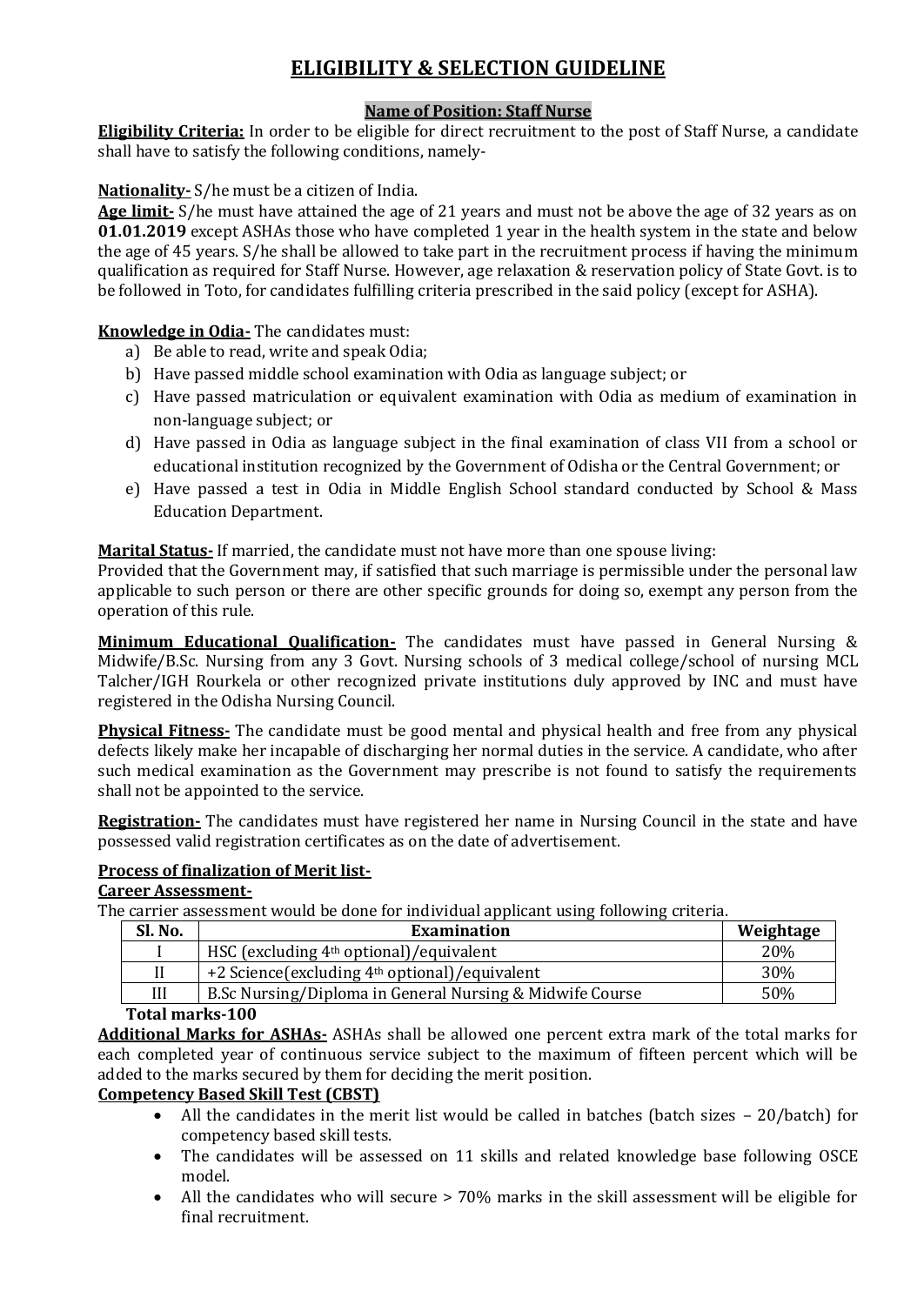## **Name of Position: Laboratory Technician**

**Eligibility Criteria:** In order to be eligible for direct recruitment to the post of Laboratory Technician, a candidate shall have to satisfy the following conditions, namely-

## **Nationality-** S/he must be a citizen of India.

**Age limit-** S/he must have attained the age of 21 years and must not be above the age of 32 years as on **01.01.2019**. S/he shall be allowed to take part in the recruitment process if having the minimum qualification as required for Laboratory Technician. However, age relaxation & reservation policy of State Govt. is to be followed in Toto.

## **Knowledge in Odia-** The candidates must:

- a) Be able to read, write and speak Odia;
- b) Have passed middle school examination with Odia as language subject; or
- c) Have passed matriculation or equivalent examination with Odia as medium of examination in non-language subject; or
- d) Have passed in Odia as language subject in the final examination of class VII from a school or educational institution recognized by the Government of Odisha or the Central Government; or
- e) Have passed a test in Odia in Middle English School standard conducted by School & Mass Education Department.

**Minimum Educational Qualification-** The candidates must have passed +2 Science Examination under Council of Higher Secondary Education and Diploma in Medical Laboratory Technician (DMLT) Course from any 3 (Three) Medical Collage & Hospitals of the state/ any other private institution recognize by Govt.of Odisha or AICTE..

## **Process of finalization of Merit list-**

#### **Career Assessment-**

The carrier assessment would be done for individual applicant using following criteria.

| Sl. No. | Examination                                               | Weightage |
|---------|-----------------------------------------------------------|-----------|
|         | HSC (excluding 4 <sup>th</sup> optional)/equivalent       | 20%       |
|         | +2 Science(excluding 4 <sup>th</sup> optional)/equivalent | 30%       |
| Ш       | Diploma in Medical Laboratory Technology                  | 50%       |

## **Name of Position: Pharmacist**

## **Process of finalization of Merit list-**

Selection of candidates shall be made on merit, on the basis of marks secured in Diploma in Pharmacy examination only.

## **Name of Position: Pharmacist-Cum-Logistic Assistant**

**Nature of Contract:** The above positions are purely temporary in nature and also co-terminus with project period. The contract will be for 11 months and to be renewed based on performance appraisal report.

**Eligibility Criteria:** In order to be eligible for direct recruitment to the post of Pharmacist-cum Logistic Assistant a candidate shall have to satisfy the following conditions, namely:-

- a. Nationality : S/he must be a citizen of India
- b. Age Limit : S/he must have attained the age of 21 years and musty not be above the age of 32 years on the date of 01.01.2019 for the post However, age relaxation & reservation

**Minimum Educational Qualification:** The candidate must have passed in "Degree/Diploma in Pharmacy. Minimum 1 year Experience in managing a drug store in reputed hospital/health centre recognized by the Govt.

## **Process of finalization of Merit list-**

#### **Career Assessment-**

The carrier assessment would be done for individual applicant using following criteria.

| Sl. No. | Examination                                                | Weightage |
|---------|------------------------------------------------------------|-----------|
|         | HSC (excluding 4 <sup>th</sup> optional)/equivalent        | 15%       |
|         | +2 Science (excluding 4 <sup>th</sup> optional)/equivalent | 15%       |
| Ш       | D.Pharma/B.Pharma                                          | 70%       |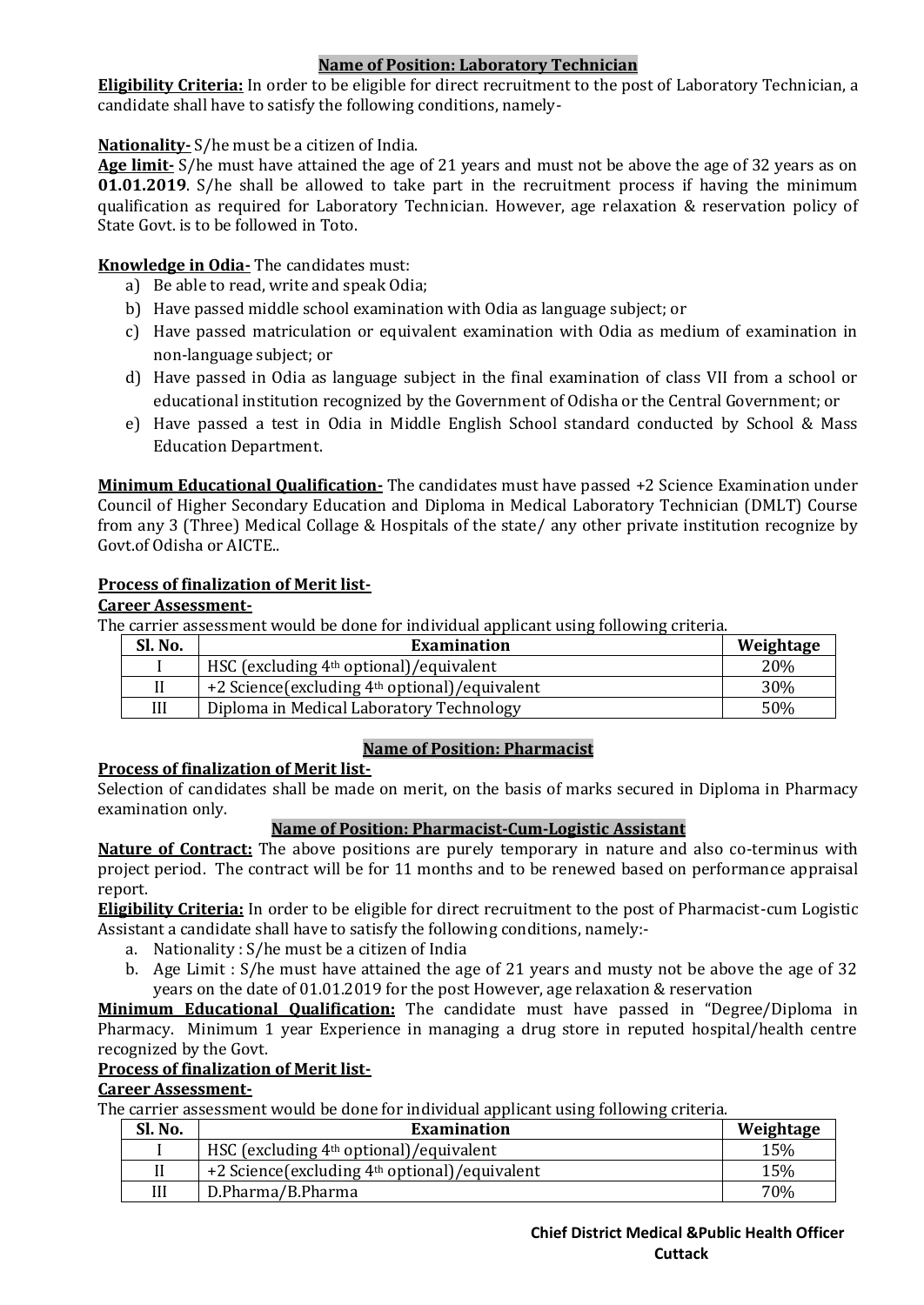# **APPLICATION FORM (Please fill in the block letter)**

| Post Applied for                                                                                      |                               | Photograph                         |  |                                                                  |           |                          |                  |                 |                      |  |
|-------------------------------------------------------------------------------------------------------|-------------------------------|------------------------------------|--|------------------------------------------------------------------|-----------|--------------------------|------------------|-----------------|----------------------|--|
| 1. First Name:<br>Last Name:                                                                          |                               |                                    |  |                                                                  |           |                          |                  |                 |                      |  |
| 2. Date of Birth:                                                                                     |                               | 3. Age as on 01.01.2019            |  |                                                                  |           | 4. District of Domicile: |                  |                 |                      |  |
| 5. Sex:                                                                                               |                               |                                    |  |                                                                  |           |                          |                  |                 |                      |  |
| 6. Please mention if SC/ ST/ OBC:                                                                     |                               |                                    |  | 7. Whether Ex- Serviceman/ Physical<br>handicapped/ Sports Man:- |           |                          |                  |                 |                      |  |
| 8. Present Contact Address with telephone no.:<br>9. Permanent Contact Address with<br>telephone no.: |                               |                                    |  |                                                                  |           |                          |                  |                 |                      |  |
| 10. Email Address:                                                                                    |                               |                                    |  | 11. Mobile No.:                                                  |           |                          |                  |                 |                      |  |
|                                                                                                       | 12. Languages spoken/written: |                                    |  |                                                                  |           |                          |                  |                 |                      |  |
| 13. academic & Professional Qualification Details:                                                    |                               |                                    |  |                                                                  |           |                          |                  |                 |                      |  |
| Exam Passed                                                                                           |                               | Institute/Board & Location<br>Year |  |                                                                  |           | Marks                    |                  | Full/Part Time/ |                      |  |
|                                                                                                       |                               |                                    |  |                                                                  | Full Mark |                          | Marks<br>Secured | $%$ of<br>marks | Distance<br>Learning |  |
|                                                                                                       |                               |                                    |  |                                                                  |           |                          |                  |                 |                      |  |
|                                                                                                       |                               |                                    |  |                                                                  |           |                          |                  |                 |                      |  |
|                                                                                                       |                               |                                    |  |                                                                  |           |                          |                  |                 |                      |  |
|                                                                                                       |                               |                                    |  |                                                                  |           |                          |                  |                 |                      |  |
|                                                                                                       |                               |                                    |  |                                                                  |           |                          |                  |                 |                      |  |
| 1 4.Employment Record:                                                                                |                               |                                    |  |                                                                  |           |                          |                  |                 |                      |  |
| Total years of post qualification experience                                                          |                               |                                    |  |                                                                  |           |                          |                  |                 |                      |  |
| Years of experience in the Development Sector / NGO                                                   |                               |                                    |  |                                                                  |           |                          |                  |                 |                      |  |
| Years of experience in Government                                                                     |                               |                                    |  |                                                                  |           |                          |                  |                 |                      |  |
| 15. Details of Employment: (Use separate sheets if required).                                         |                               |                                    |  |                                                                  |           |                          |                  |                 |                      |  |
| Starting with your present employment, list in reverse order all the employments you have had.        |                               |                                    |  |                                                                  |           |                          |                  |                 |                      |  |